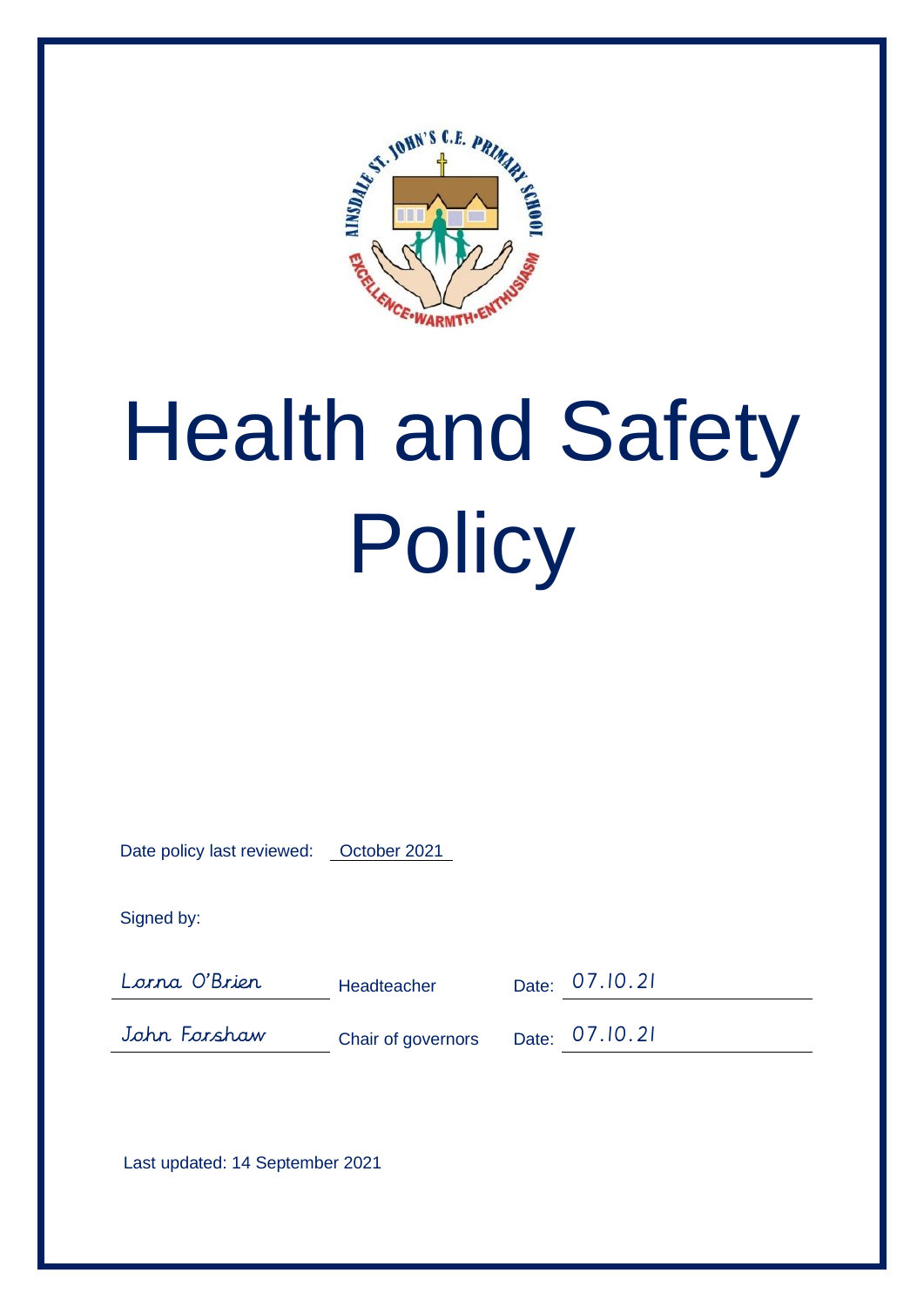# **Contents:**

Statement of intent

- 1. Legal framework
- 2. Roles and responsibilities
- 3. Training and first aid
- 4. Contacting the emergency services
- 5. Accident reporting and investigation
- 6. Active monitoring system
- 7. Risk assessment
- 8. Slips and trips
- 9. Fire safety
- 10. Evacuation and bomb threat procedure
- 11. Visitors and contractors
- 12. Construction and maintenance
- 13. Work-related hazards
- 14. Maintaining equipment
- 15. Asbestos management
- 16. Cleaning
- 17. Infection control
- 18. Allergens and anaphylaxis
- 19. Medication
- 20. Smoking
- 21. Security and theft
- 22. Severe weather
- 23. Monitoring and review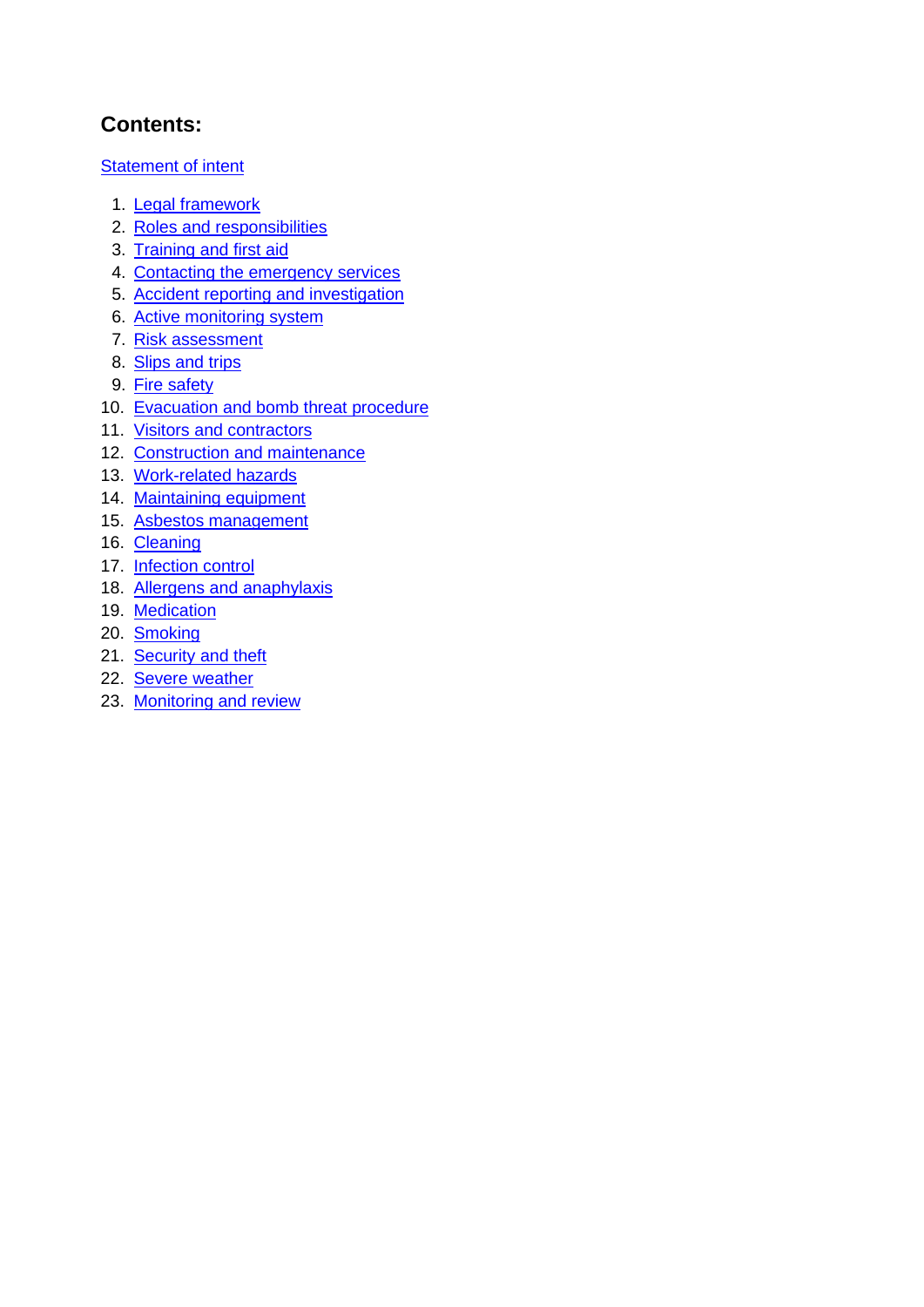#### **Statement of intent**

At Ainsdale St. John's CE Primary School, we are committed to the health and safety of our staff, pupils and visitors. Ensuring the safety of our community is of paramount importance and this policy reflects our dedication to creating a safe learning environment.

We are committed to:

- Providing a productive and safe learning environment.
- Preventing accidents and any work-related illnesses.
- Compliance with all statutory requirements.
- Minimising risks via assessment and policy.
- Providing safe working equipment and ensuring safe working methods.
- Including all staff and representatives in health and safety decisions.
- Monitoring and reviewing our policies to ensure effectiveness.
- Setting high targets and objectives to develop the school's culture of continuous improvement.
- Ensuring adequate welfare facilities are available throughout our school.
- Ensuring adequate resources are available to address health and safety issues, so far as is reasonably practicable.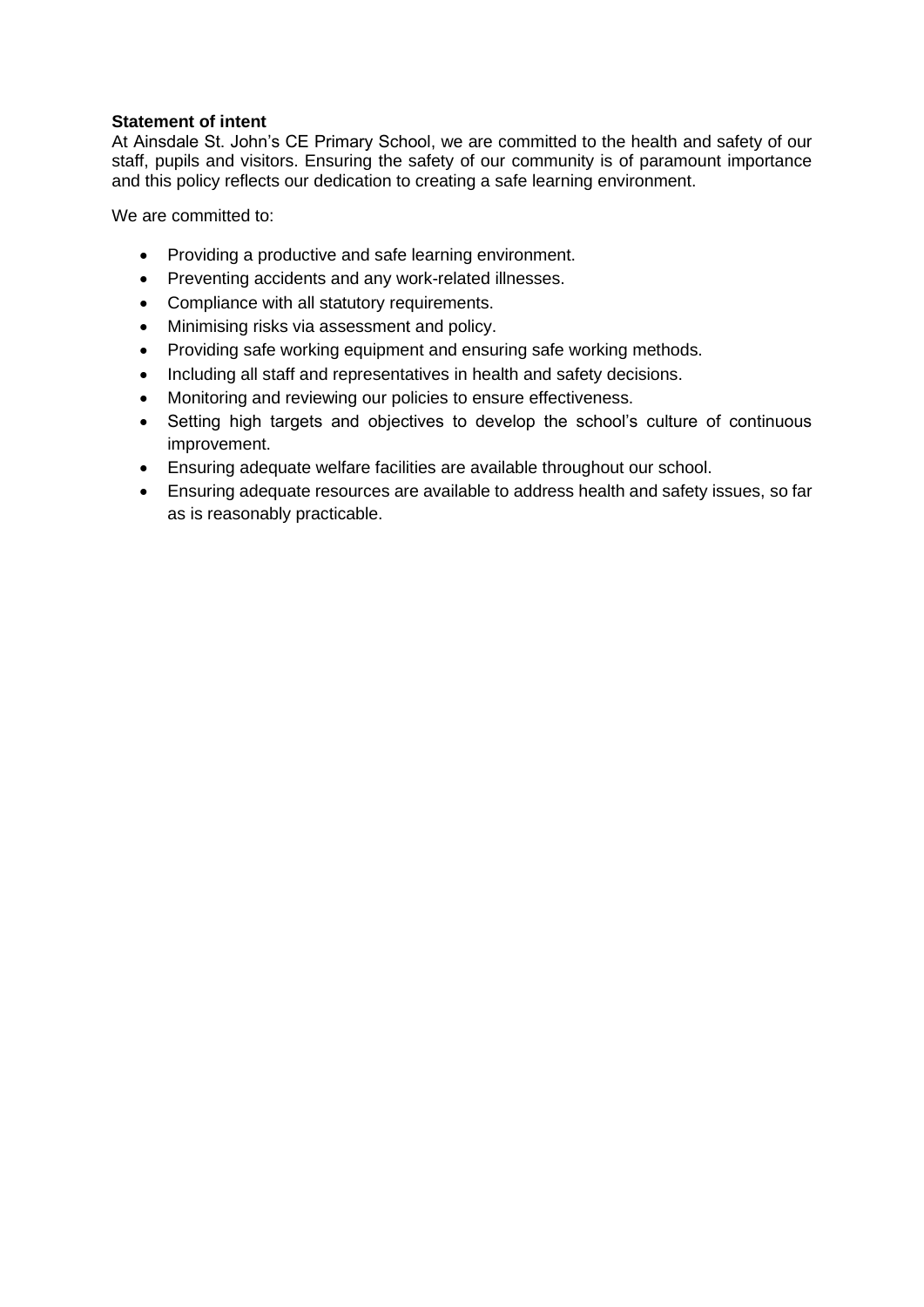# **1. Legal framework**

This policy has due regard to all relevant legislation including, but not limited to, the following:

- Health and Safety at Work etc. Act 1974
- The Workplace (Health, Safety and Welfare) Regulations 1992
- The Management of Health and Safety at Work Regulations 1999
- The Control of Substances Hazardous to Health Regulations 2002
- The Reporting of Injuries, Diseases and Dangerous Occurrences Regulations 2013
- The Construction (Design and Management) Regulations 2015
- The Personal Protective Equipment at Work Regulations 1992
- The Education (School Premises) Regulations 1999
- The Ionising Radiation Regulations 2017 (IRR17)
- The Food Information (Amendment) (England) Regulations 2019 (Natasha's Law)

This policy has due regard to national guidance including, but not limited to, the following:

- DfE (2021) 'Health and safety: responsibilities and duties for schools'
- DfE (2017) 'Safe storage and disposal of hazardous materials and chemicals'
- HSE (2014) 'Sensible health and safety management in schools'

# **2. Roles and responsibilities**

The governing board, in conjunction with the headteacher, will:

- Ensure it provides a safe place for all users of the site, including staff, pupils and visitors.
- Oversee that staff receive training and instruction so that they can perform their duties in a healthy and safe manner.
- Ensure whole-school familiarity with the requirements of the appropriate legislation and codes of practice.
- Create and monitor a management structure responsible for health and safety in the school.
- Ensure there is a detailed and enforceable policy for health and safety, and that the policy is implemented by all.
- Assess the effectiveness of the policy and ensure any necessary changes are made annually.
- Identify the risks relating to possible accidents and injuries and make reasonable adjustments to prevent them occurring.
- Ensure the school has secured safe means of entry and exit for all site users.
- Ensure the school can provide equipment, grounds and systems of work which are safe.
- Ensure safe arrangements are made for the handling, storage and transportation of any articles and substances.
- Ensure staff have safe and healthy working conditions that comply with statutory requirements, codes of practice and guidance.
- Where necessary, ensure the school can provide protective equipment and clothing, along with any necessary guidance and instruction for safe use.

The headteacher will:

- Have overall responsibility for the day-to-day development and implementation of safe working practices and conditions for all staff, pupils and visitors.
- Set the direction for effective health and safety management.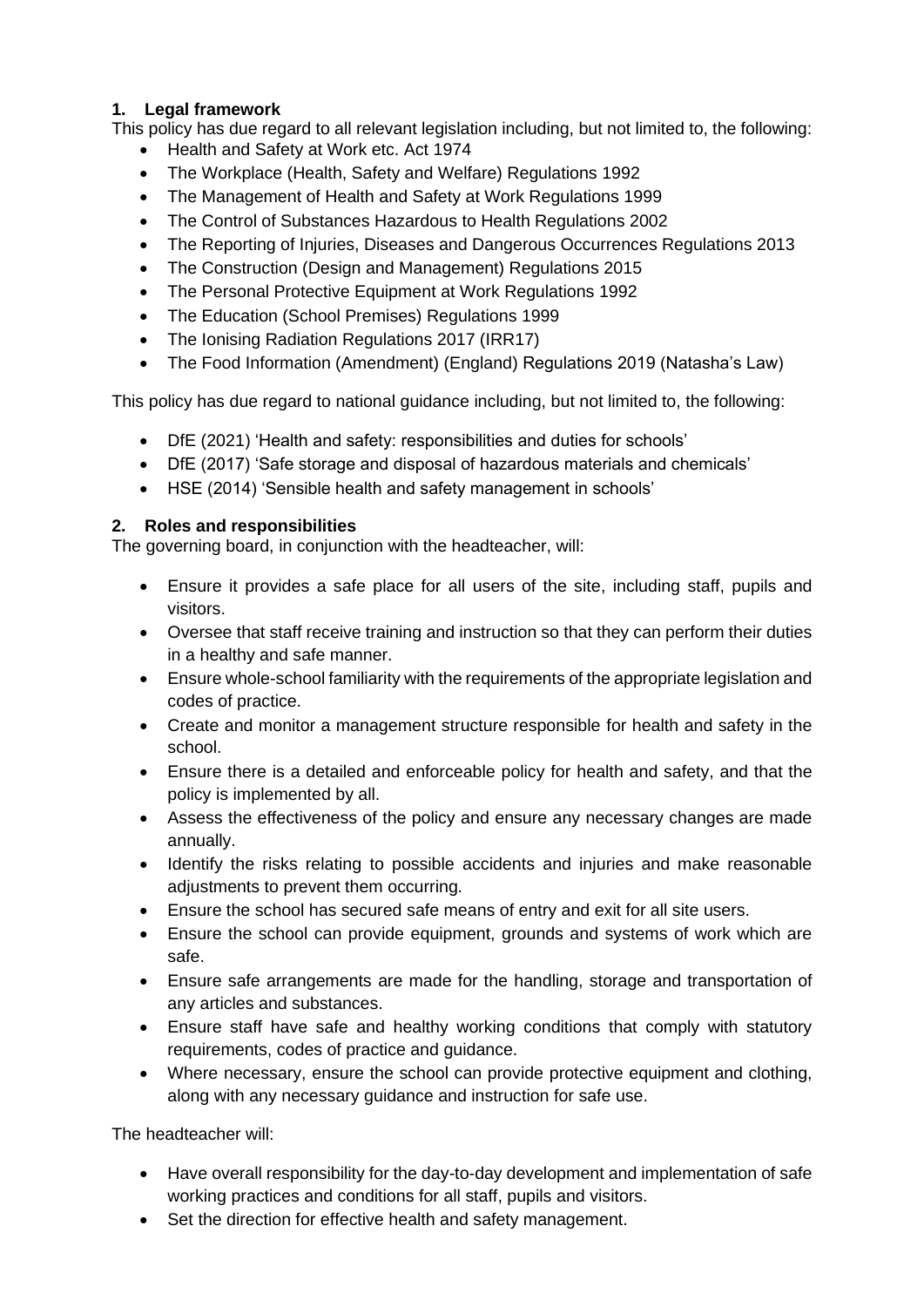- Introduce management systems and practices that ensure risks are dealt with sensibly, responsibly and proportionately.
- Review this policy and its effectiveness annually.
- Take all reasonably practicable steps to ensure this policy is implemented by the heads of the appropriate departments and other members of staff.
- Designate a competent person who will be responsible for ensuring the school meets its health and safety duties – the competent person will be the health and safety officer.

The health and safety officer/site manager will:

- Assist with the creation and implementation of this policy.
- Be responsible for investigating accidents and incidents, to understand causes and discuss amending risk assessments with the headteacher.
- Be the designated contact with the LA and the HSE where necessary.
- Support staff with any queries or concerns regarding health and safety.
- Identify hazards and conduct risk assessments with the headteacher.

The deputy headteacher will:

- Be familiar with the requirements of health and safety legislation.
- Be responsible for the implementation and operation of the school's Health and Safety Policy in their department, and for areas of responsibility delegated by the headteacher.
- Be responsible for adhering to the aspects of health and safety that are outlined in their job descriptions.
- Take a keen interest in the Health and Safety Policy and assist in ensuring all staff, pupils and visitors comply with its requirements.

All members of staff will:

- Take reasonable care of their own health and safety, and that of others who may be affected by what they do at work.
- Cooperate with their employers on health and safety matters.
- Carry out their work in accordance with training and instructions.
- Inform the employer of any work situation representing a serious and immediate danger, so that remedial action can be taken.
- Familiarise themselves with the Health and Safety Policy and aspects of their work related to health and safety.
- Avoid any conduct which puts themselves or others at risk.
- Be familiar with all requirements laid down by the governing board.
- Ensure that all staff, pupils and visitors are applying health and safety regulations and adhering to any rules, routines and procedures in place.
- Ensure all machinery and equipment is in good working order and safe to use, including adequate guards, and ensure such equipment is not used improperly.
- Use the correct equipment and tools for the job and any protective clothing supplied.
- Ensure any toxic, hazardous or flammable substances are used correctly, and stored and labelled as appropriate.
- Report any defects in equipment or facilities to the designated health and safety officer.
- Take an interest in health and safety matters, and suggest any changes that they feel are appropriate.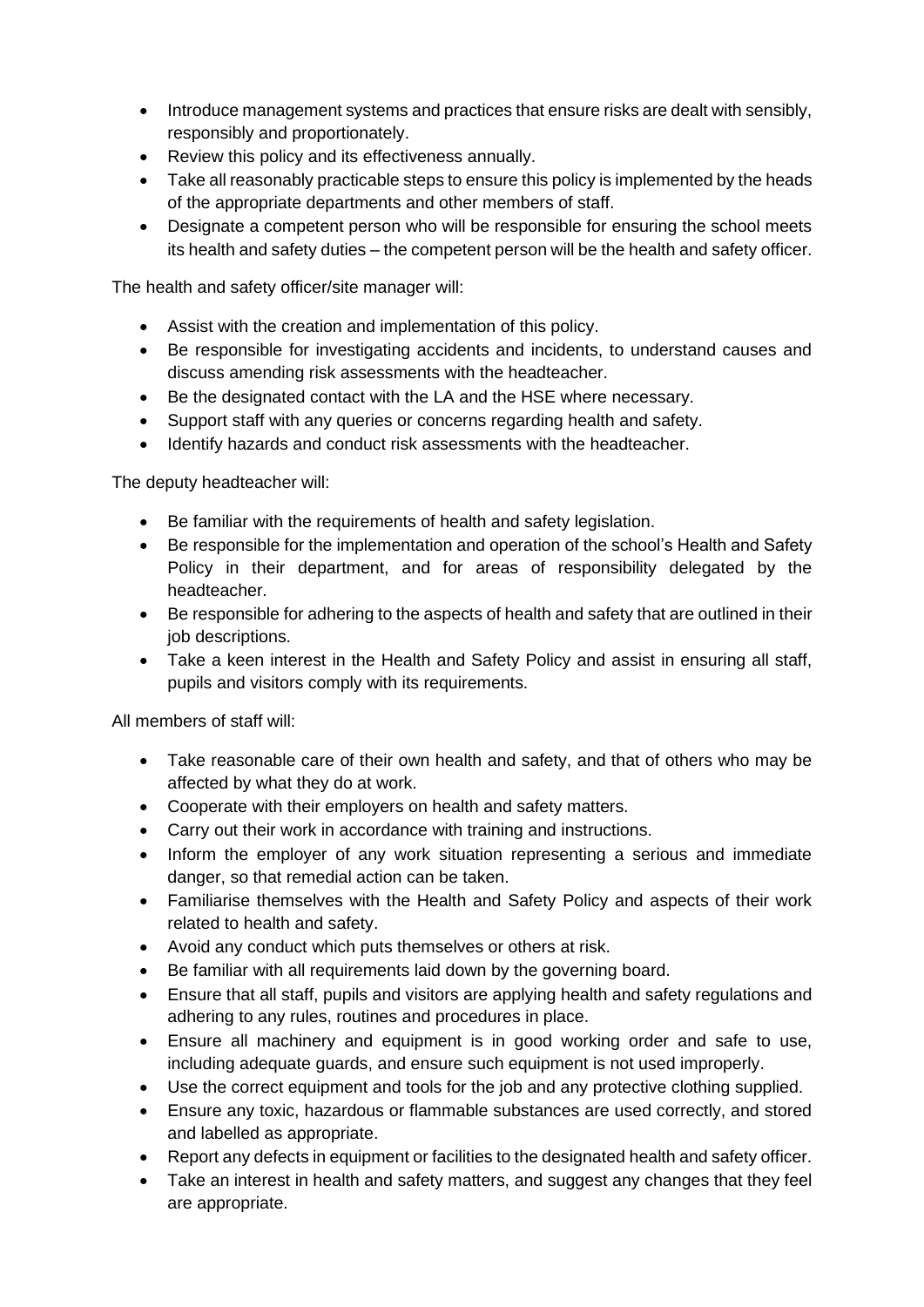- Make suggestions as to how the school can reduce the risk of injuries, illnesses and accidents.
- Exercise good standards of housekeeping and cleanliness.
- Adhere to their common law duty to act as a prudent parent would when in charge of pupils.

Pupils will:

- Exercise personal responsibility for the health and safety of themselves and others.
- Dress in a manner that is consistent with safety and hygiene standards.
- Respond to instructions given by staff in an emergency.
- Observe the health and safety rules of the school.
- Not misuse, neglect or interfere with items supplied for their, and other pupils', health and safety.

#### **3. Training and first aid**

The school will ensure that staff are provided with the health and safety training they need for their job. This may not always mean attendance at training courses; it may simply involve providing staff with basic instructions and information about health and safety in the school.

Staff will be provided with regular training opportunities and have access to support where needed. Staff are expected to undertake appropriate CPD in order to further contribute to the running and success of the school. Staff will be trained on how to assess risks specific to their role.

The health and safety officer will ensure staff know how to meet their duties outlined in this policy.

#### **First aid**

The school will act in accordance with the First Aid Policy at all times. The school will ensure that ample provision is made for both trained personnel and first-aid equipment on-site.

The headteacher will ensure that there is an appropriate number of first-aid trained staff members working within in each classroom.

The following staff members are trained first-aiders:

| <b>Name</b>                                  |  | <b>Certification expiry date</b> |
|----------------------------------------------|--|----------------------------------|
| Laura Taylor (First aid lead)                |  | 26.02.22                         |
| <b>Sarah Myers</b>                           |  | 02.11.21                         |
| <b>Ella Giles</b>                            |  | 01.03.23                         |
| <b>Carol Castell</b>                         |  | 29.04.24                         |
| Melissa Farnworth (Breakfast club first aid) |  | 22.05.24                         |
| Debbie Gamble                                |  | 24.06.24                         |

First aid boxes are located as follows, and the named staff members are responsible for their secure storage and use: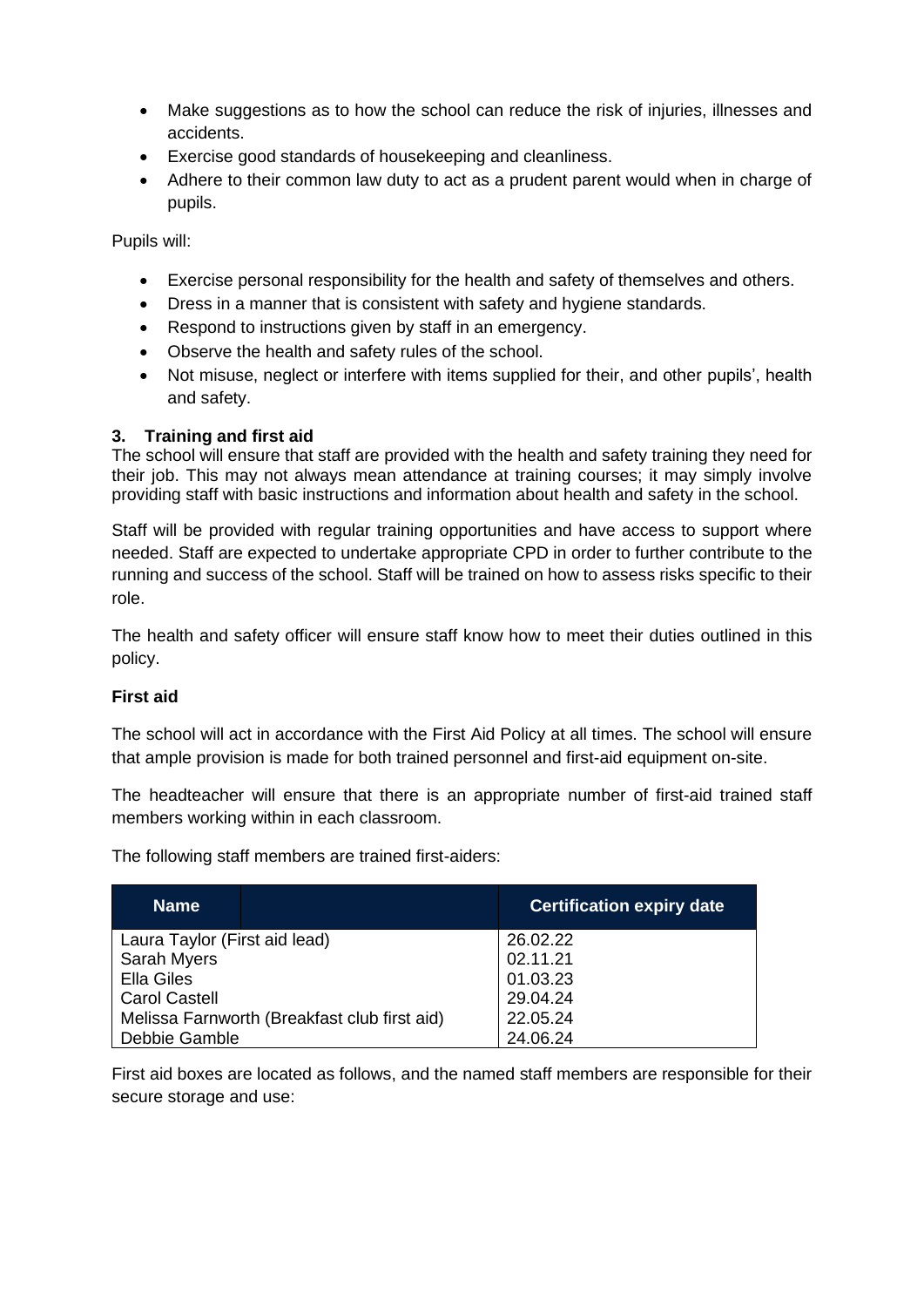| Location             | <b>Responsible staff member</b> |
|----------------------|---------------------------------|
| Main school entrance | Laura Taylor                    |
| Each classroom       | The class teacher               |

# **4. Contacting the emergency services**

The headteacher will certify that procedures for ensuring safety precautions are properly managed are discussed, formulated and effectively disseminated to all staff.

Staff will contact the emergency services in an emergency. Staff will alert their colleagues to the incident, if it is safe and appropriate to do so, using two-way radios.

Where an ambulance is called for a pupil, Mrs McCaughrean will contact the pupil's parent. Where necessary, all pupils will be evacuated from the building and taken to the designated emergency assembly points used in fire drills and evacuations. Staff will be aware of any pupils who have specific evacuation needs. Staff will be responsible for the safety of pupils and responding to any questions from the emergency services, as best they can.

## **5. Accident reporting and investigation**

All accidents and incidents, including near-misses or dangerous occurrences, will be reported as soon as possible to the health and safety officer using the standard Accident Report Form.

The health and safety officer will be responsible for informing the headteacher if the accident is fatal or a 'major injury', as outlined by the HSE.

More in-depth information concerning reporting accidents and near-misses can be found in the following sections of this policy.

#### **Reporting significant accidents**

Significant accidents, as defined in the Reporting of Injuries, Diseases and Dangerous Occurrences Regulations (RIDDOR) 2013, will be reported to the HSE at the earliest opportunity. The 'specified injuries' which must be reported include the following:

- Accidents to employees causing either death or major injury
- Accidents resulting in employees being away from work or being unable to perform their normal work duties for more than seven consecutive days (this seven-day period does not include the day of the accident)
- Fractures, other than to fingers, thumbs and toes
- Amputation of an arm, hand, finger, thumb, leg, foot or toe
- Any injury likely to lead to permanent loss of sight or reduction in sight in one or both eyes
- Any crush injury to the head or torso, causing damage to the brain or internal organs
- Any burn injury (including scalding) which covers more than 10 percent of the whole body's surface area or causes significant damage to the eyes, respiratory system or other vital organs
- Any degree of scalping requiring hospital treatment
- Any loss of consciousness caused by head injury or asphyxia
- Any other injury arising from working in an enclosed space which leads to hypothermia or heat-induced illness, or that requires resuscitation or admittance to hospital for more than 24 hours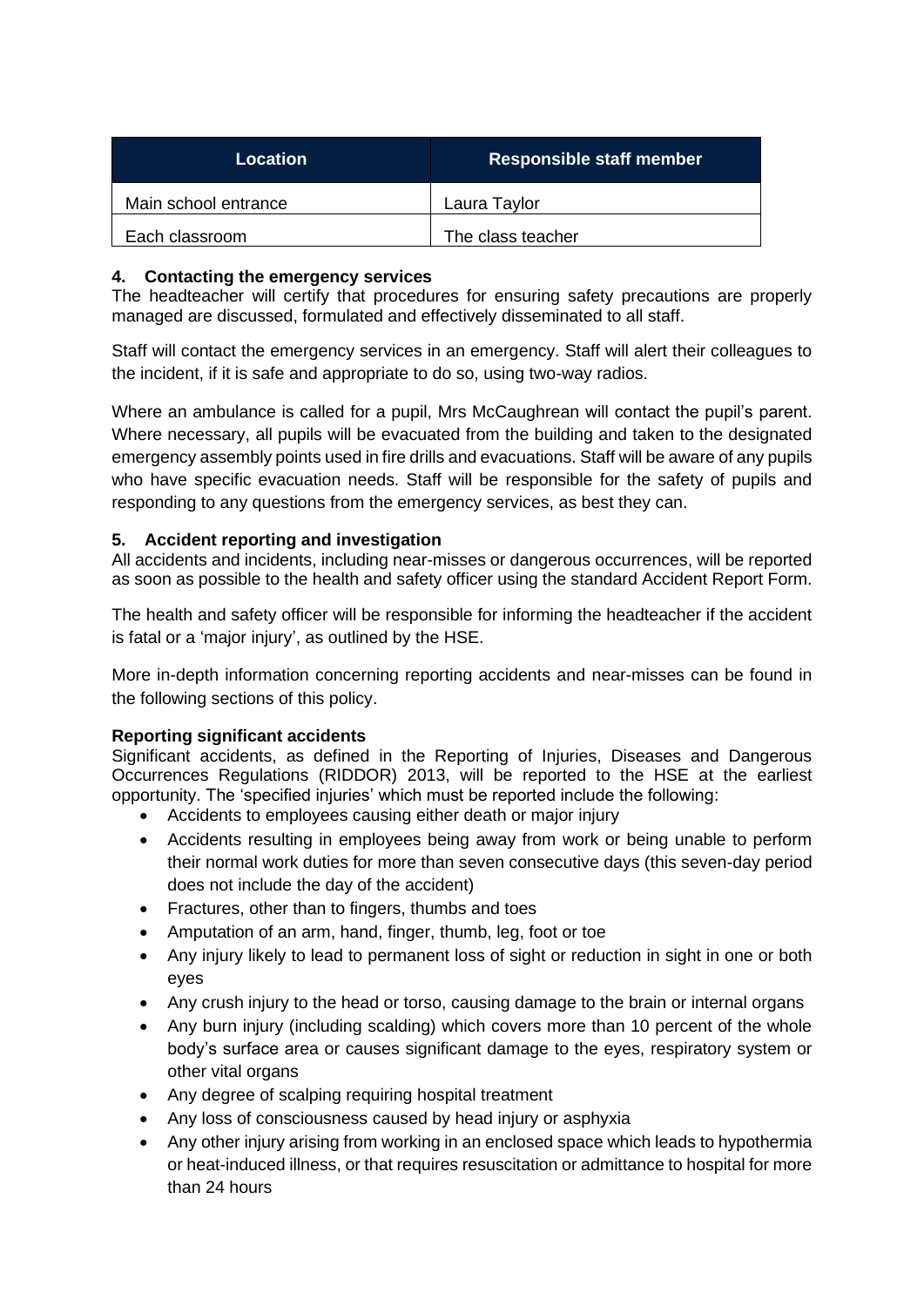Additional reportable occurrences include the following:

- The collapse, overturning or failure of any load-bearing part of any lifting equipment
- The explosion, collapse or bursting of any closed vessel or pipe work
- Electrical short circuit or overload resulting in a fire or explosion
- Unintentional explosion, misfire or failure of demolition to cause the intended collapse, projection of material beyond a site boundary, or injury caused by an explosion
- Any accidental release of a biological agent likely to cause severe human illness
- Any collapse or partial collapse of scaffolding over five metres in height
- When a dangerous substance being conveyed by road is involved in a fire or is released
- The unintended collapse of any building or structure under construction, alteration or demolition, including walls or floors
- Any explosion or fire resulting in the suspension of normal work for over 24 hours
- Any sudden, uncontrolled release in a building of: 200kg or more of flammable liquid, 10kg or more of flammable liquid above its boiling point, 10kg or more of flammable gas, or 500kg or more of these substances if the release is in the open air
- Accidental release of any substances which may damage health
- Serious gas incidents
- Poisonings
- Skin diseases including, but not limited to: occupational dermatitis, skin cancer, chrome ulcer, or oil folliculitis/acne
- Lung diseases including, but not limited to: occupational asthma, farmer's lung, asbestosis, or mesothelioma
- Infections including, but not limited to: leptospirosis, hepatitis, anthrax, legionellosis, or tetanus
- Other conditions such as occupational cancer, certain musculoskeletal disorders, decompression illness and hand-arm vibration syndrome

# **Reporting procedures**

Should an incident require reporting to the Incident Control Centre (ICC) (part of the HSE), the health and safety officer, or a person appointed on their behalf, will file a report as soon as is reasonably possible. The person will complete the relevant report on the HSE website: [http://www.hse.gov.uk/riddor/report.htm.](http://www.hse.gov.uk/riddor/report.htm) The HSE no longer accepts written accident reports, except for in exceptional circumstances. The school will report all accidents and injuries online where possible using the above web address. Fatal and specified injuries, as outlined in section 9, may only be reported using the telephone service on 0845 300 9923, open Monday to Friday 8.30am to 5pm.

# **Reporting hazards**

Staff, pupils, contractors and visitors have a legal duty to report any condition or practice they deem to be a hazard. In most cases, reporting should be conducted verbally to the site manager as soon as possible, who will then inform the headteacher as appropriate.

# **Accident investigation**

All accidents, however minor, will be investigated by the health and safety officer and the outcomes recorded. The length of time dedicated to each investigation will vary on the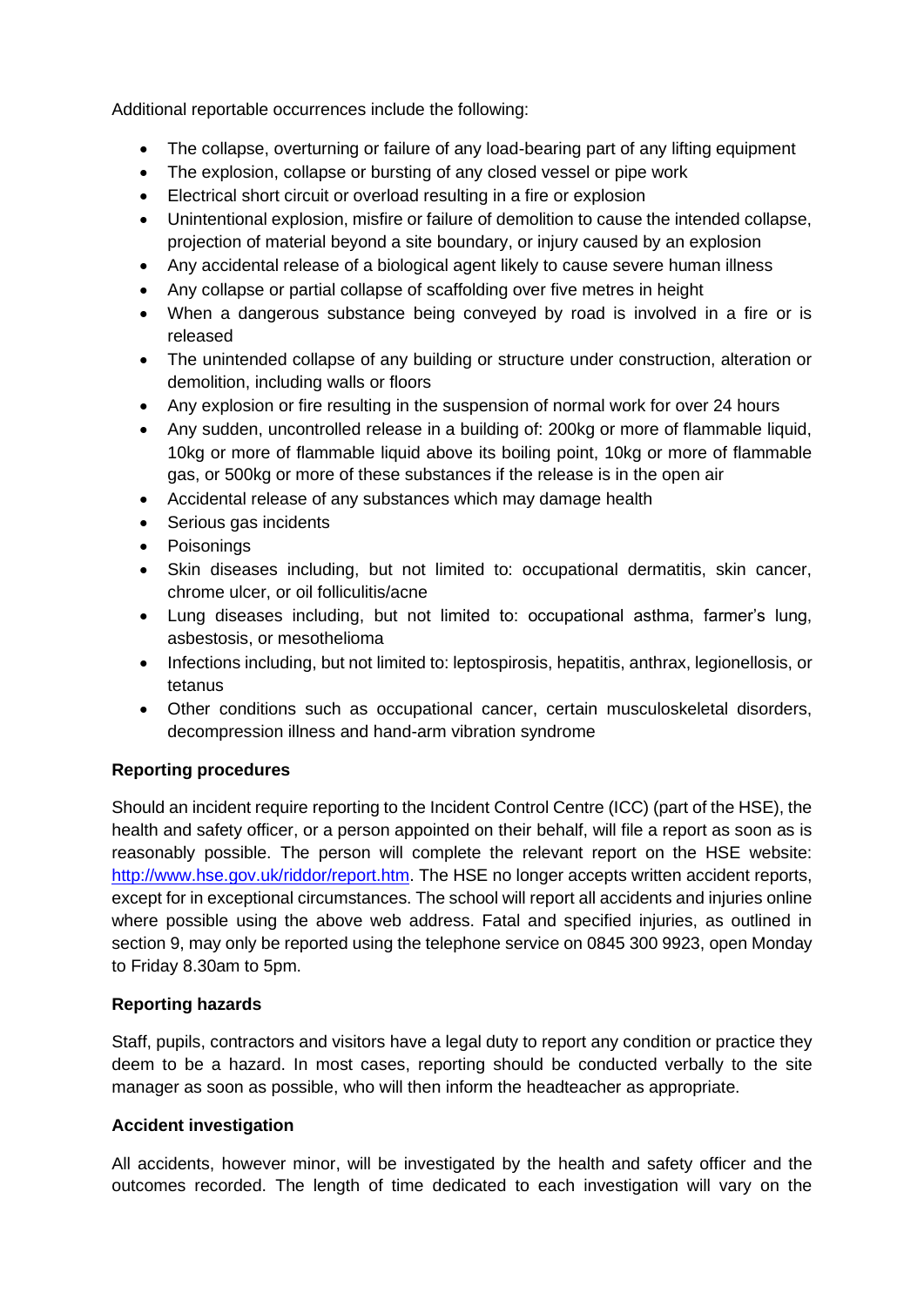seriousness of the accident. After an investigation takes place, a risk assessment will be carried out, or the existing assessment amended, to avoid reoccurrence of the accident.

The health and safety officer will undertake monthly evaluations of all reported incidents. They will then identify patterns and trends in order to take corrective action and minimise the reoccurrence of any incident or illness.

#### **6. Active monitoring system**

It is good practice to actively monitor systems prior to accidents, ill health or incidents taking place; this involves regularly checking compliance procedures and the achievement of objectives. The school's procedure for actively monitoring our system includes:

- Annual audits, including fire risk assessments and health and safety audits.
- Termly examination of documents to ensure compliance with standards.
- Termly inspection of premises and equipment.
- Monthly reports and updates to the headteacher.
- External measures, such as surveys by contractors and service providers, along with visits from Environmental Health and Ofsted.

#### **7. Risk assessment**

The headteacher has overall responsibility for ensuring potential hazards are identified and risk assessments are completed for all areas in the school. The health and safety officer will be consulted when risk assessments are being carried out.

Annual risk assessments will be conducted for areas of the school. Risk assessments will consider the needs of staff, pupils, visitors and contractors. Risk assessments will identify all defects and potential risks along with the necessary solutions or control measures.

Risk assessments will be reviewed if:

- There is any reason to suspect that they are no longer valid.
- There has been a significant change in related matters.
- The governing board will be informed of risk assessments, allowing issues to be prioritised and actions to be authorised, along with funds and resources.

The school will record any significant findings of any risk assessments, including the following:

- The identified hazards
- How people might be harmed by them
- What the school has implemented to control the risk

The headteacher is the educational visits coordinator. The educational visits coordinator will ensure risk assessments are completed by staff leading day trips or residential stays.

#### **8. Slips and trips**

In line with HSE guidance, control measures are in place to effectively control slip and trip risks. The school utilises the following procedure:

- Identify the hazards risk factors considered include:
	- Environmental (floor, steps, slopes, etc.)
	- Contamination (water, food, litter, etc.)
	- Organisational (task, safety, culture, etc.)
	- Footwear (footwear worn for evening events may not be in line with the School Uniform Policy)
	- Individual factors (rain, supervision, pedestrian behaviour, etc.)
- Decide who might be harmed and how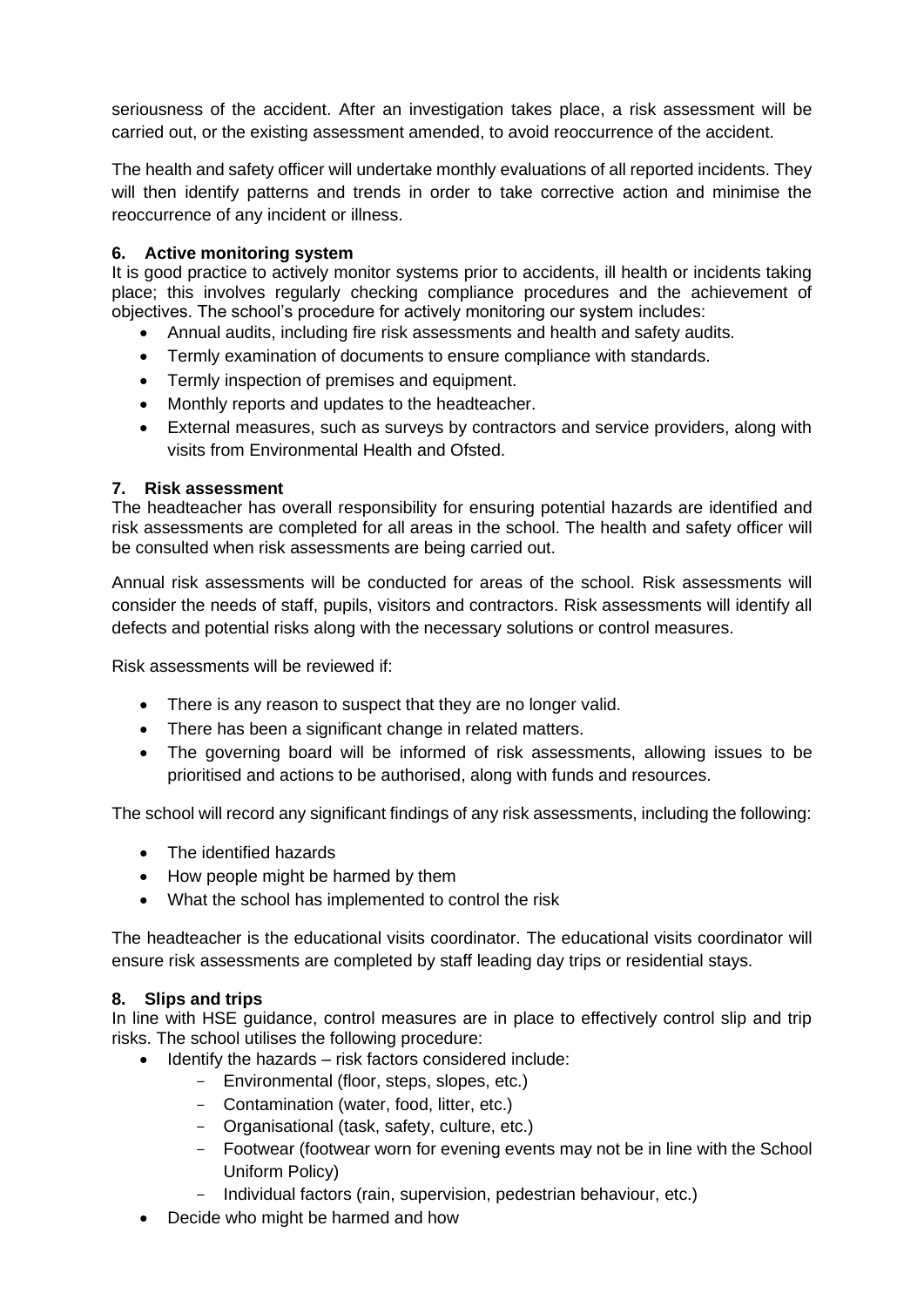- Consider the risks and decide if existing precautions are sufficient, or if further measures need to be introduced
- Record the findings
- Review the assessment regularly and revise if necessary

#### **9. Fire safety**

All staff fully understand and effectively implement the Fire Evacuation Plan, which will be implemented in the event of a fire.

The headteacher is responsible for certifying that procedures for ensuring that safety precautions are properly managed will be discussed, formulated and effectively disseminated to all staff. Staff will receive fire safety training to ensure they understand the procedure for fire drills and the use of fire extinguishers.

The school will test evacuation procedures on a termly basis. Firefighting equipment will be checked on an annual basis by an approved contractor. Fire alarms will be tested weekly from different 'break glass' fire points around the school, and records will be maintained and held in the school office. Emergency lighting will be tested on a six-monthly basis, and records will be maintained and held in the school office.

The evacuation of visitors and contractors will be the responsibility of the person they are visiting or working for.

#### **10. Evacuation and bomb threat procedure**

The school will follow the procedure outlined in the Invacuation, Lockdown and Evacuation Policy and Personal Emergency Evacuation Plan in the event of a crisis.

All staff fully understand and effectively implement the school's Bomb Threat Policy.

In the event of an emergency, the procedures outlined in the Bomb Threat Policy, the Invacuation, Lockdown and Evacuation Policy, and the Lockdown Procedure will be followed. All staff are trained in handling bomb threats and have easy access to instructions of the procedure, which can be found in the Bomb Threat Policy.

#### **11. Visitors and contractors**

Anyone hiring the premises will be made aware of their health and safety obligations when making the booking.

Contractors will be responsible for the health and safety of their employees and for ensuring safe working practices. They will not constitute a hazard to staff, pupils or visitors to the school.

#### **12. Construction and maintenance**

When undertaking construction or maintenance work, the school will do so in accordance with The Construction (Design and Management) (CDM) Regulations 2015. Construction work means the carrying out of any building, civil engineering or engineering construction work, including:

- The construction, alteration, conversion, fitting out, commission, renovation, repair, upkeep, redecoration, or other maintenance, decommissioning, demolition or dismantling of a structure;
- The preparation for an intended structure, including site clearance, exploration, investigation (but not site survey) and excavation (but not pre-construction archaeological investigations), and the clearance or preparation of the site or structure for use or occupation at its conclusion;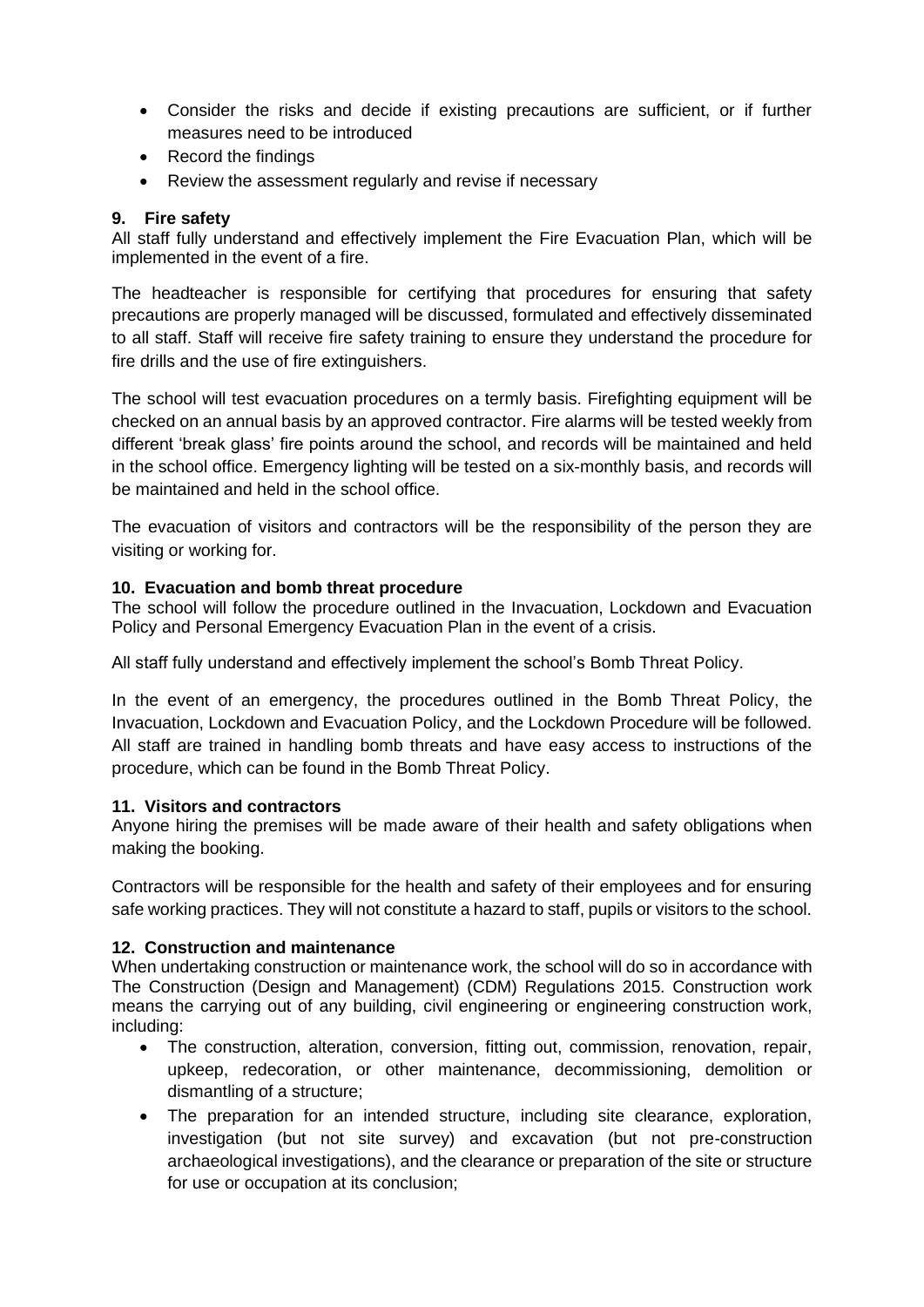- The installation, commission, maintenance, repair or removal of mechanical, electrical, gas, compressed air, hydraulic, telecommunications, computer or similar services which are normally fixed within or to a structure;
- The assembly on site of prefabricated elements to form a structure or the disassembly on site of the prefabricated elements which, immediately before such disassembly, formed a structure;
- The removal of a structure, or of any product or waste resulting from demolition or dismantling of a structure, or from disassembly of prefabricated elements which immediately before such disassembly formed such a structure.

The headteacher will ensure that all construction and maintenance projects have a formally appointed principal designer and principal contractor. The headteacher will liaise with the principal contractor to identify if the scope of the project means that it should be notified to the HSE. The headteacher will also ensure that:

- The principal designer and principal contractor are provided with a 'client brief/CDM pre-construction information' at the earliest opportunity, to contain relevant information which should, as a minimum, include the following:
	- What the school wants built or maintained
	- The site and existing structures
	- Information about hazards, such as asbestos
	- Timescales and budget for the build
	- How the school expects the project to be managed
	- CDM appointments of the principal contractor and/or principal designer
	- Welfare arrangements
	- Details of the nearest A&E department
- The principal contractor draws up a Construction Phase Plan that explains how health and safety risks will be managed – permission will not be given for construction or maintenance work to begin until this is in place.
- The principal designer prepares a health and safety file containing information that will help the school manage risks associated with any future maintenance, repair, construction or demolition work.
- The roles, functions and responsibilities of the project team are clearly defined in writing, e.g. in the project plan.
- Sufficient time and resources are allocated, and effective mechanisms are in place to ensure good communication, cooperation and coordination between all members of the project team.
- The principal contractor has made arrangements for adequate welfare facilities for their workers before the construction or maintenance work starts.
- Following completion of the project, the health and safety file is handed over to the headteacher, kept up-to-date by the health and safety officer, and is made available to anyone who needs to alter or maintain the building.

The headteacher will hold weekly progress meetings with the project team to ensure that all members are carrying out their roles as required. Where the project is for a new workplace or alterations to an existing workplace, it must also meet the standards set out in The Workplace (Health, Safety and Welfare) Regulations 1992.

# **13. Work-related hazards**

# **Manual handling**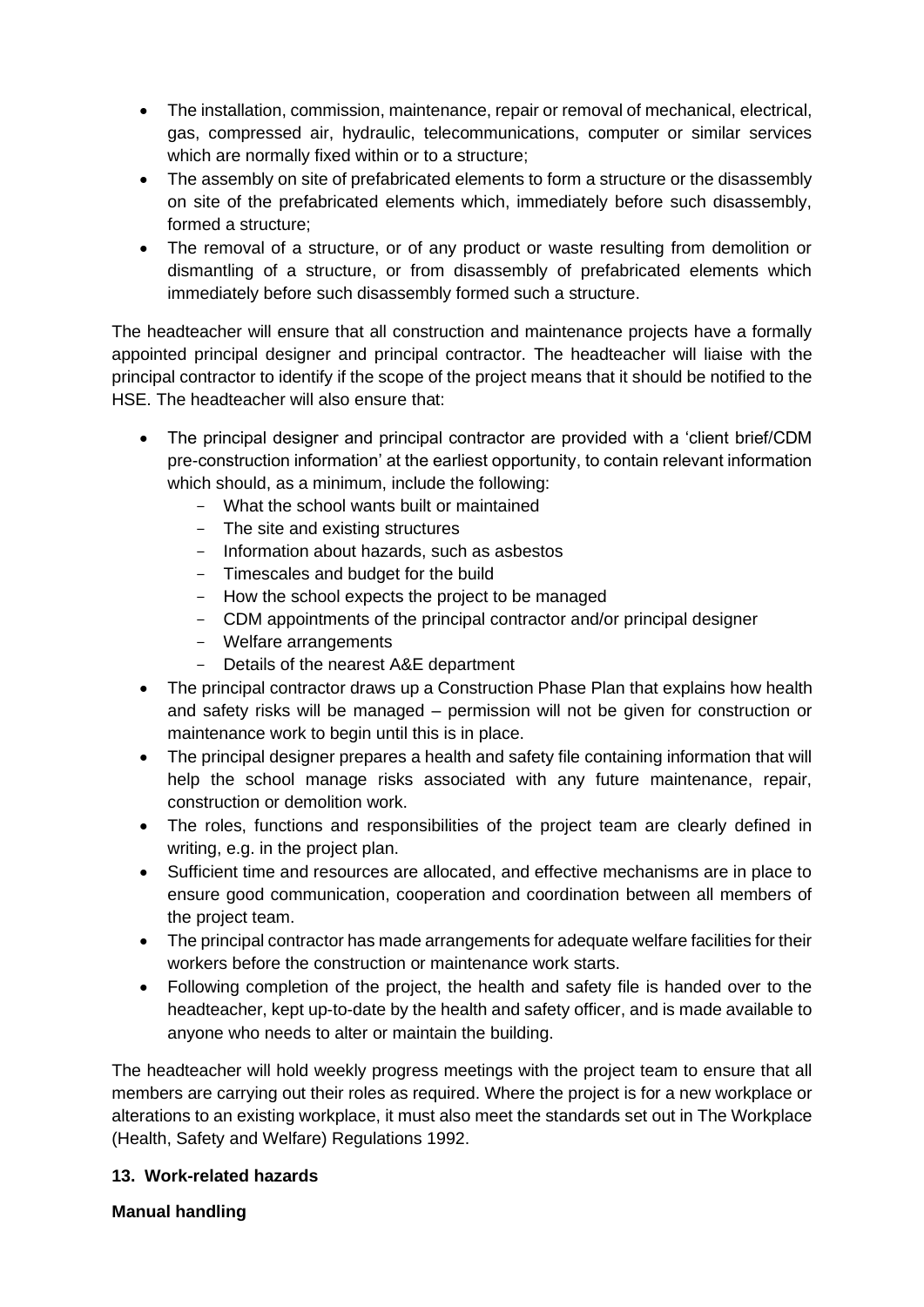Manual handling can prove hazardous when it has the potential to cause a musculoskeletal disorder. This can be due to repetition of the action, the force and/or posture involved in the completion of a handling task, and/or a person's ability to hold or grasp the particular item in a safe and balanced manner.

# **Working at heights**

School staff should not be working at heights and are made aware of the risk involved.

## **Lone working**

School staff should not be on school premises alone.

#### **Stress management**

Staff will be aware of the symptoms of stress, including sleeping problems, dietary problems, mood swings, feeling lethargic, fatigue, emotional problems, chest pains and elevated heart rate, lack of focus, inability to concentrate and increased sweating. Staff members who suffer from any of these symptoms are advised to consult their GP as soon as possible. All staff wellbeing matters are managed in line with the Staff Wellbeing Policy.

#### **14. Maintaining equipment**

Staff and pupils can expect that any equipment they use is suitable for its intended use and is properly maintained. Inspectors, or a trained health and safety technician, will inspect the following equipment for health and safety issues annually:

- All electrical appliances
- All fixed gymnasium equipment

It is the responsibility of the health and safety officer to ensure new equipment meets the appropriate standards and conforms to all health and safety requirements. A health and safety technician should be consulted as necessary.

#### **15. Asbestos management**

In accordance with HSE guidance, an asbestos management survey was undertaken in August 2021 by APEC, which is a United Kingdom Accreditation Service accredited surveying organisation. As a result of the asbestos management survey, risks were identified and dealt with on a priority basis. This survey will be undertaken again following any changes of use to a location or prior to any significant building work.

#### **16. Cleaning**

Contract cleaners will be monitored by the site manager. The standard required will be clear in the service level agreement held with the contracted cleaners. Special consideration will be given to hygiene areas.

Waste collection services will be monitored by the site manager.

The headteacher is responsible for ensuring that the school is at a safe temperature for staff and pupils to work in. The school will adhere to the provisions as outlined in The Education (School Premises) Regulations 1999, which state: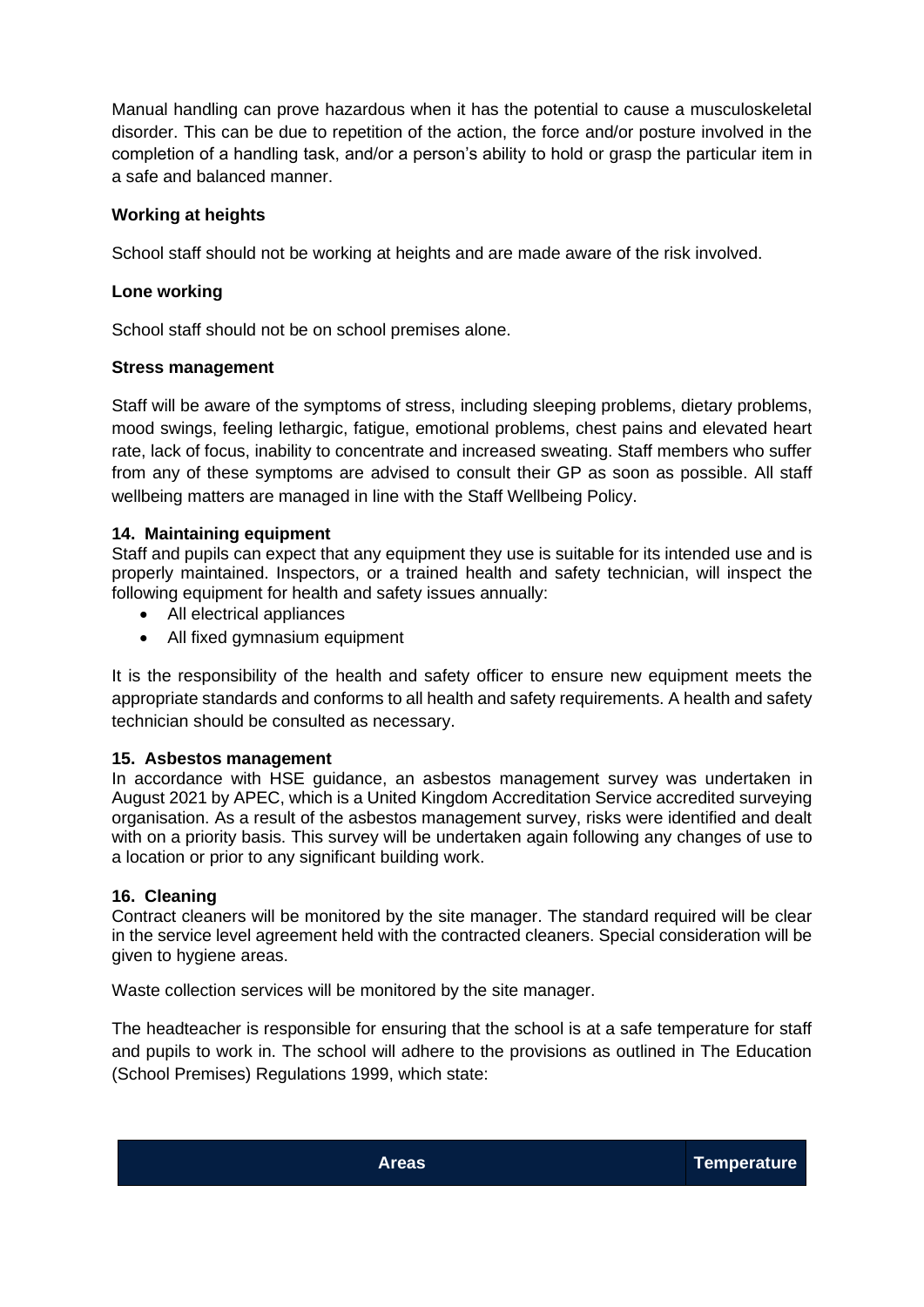| Where there is a below-normal level of physical activity due to ill health<br>or a physical disability | $21^{\circ}$ C |
|--------------------------------------------------------------------------------------------------------|----------------|
| Where there is a normal level of physical activity associated with<br>teaching                         | $18^{\circ}$ C |
| Where there is a high level of physical activity, e.g. PE in the hall                                  | $15^{\circ}$ C |

#### **17. Infection control**

The school actively prevents the spread of infection through the following measures:

- Routine immunisation
- Maintaining high standards of personal hygiene and practice
- Maintaining a clean environment

The school keeps up-to-date with national and local immunisation scheduling and advice. All pupils' immunisation status is checked at school entry and at the time of any vaccination. The school encourages parents to have their children immunised.

All staff are subject to a full occupational health check before starting employment at the school.

The school will ensure that arrangements are in place to minimise any health risks, e.g. flu, by ensuring hygiene standards are maintained and pupils and staff are not permitted in school if they are unwell. Staff and pupils displaying signs of infection will be sent home and recommended to see a doctor.

#### **18. Allergens and anaphylaxis**

The school's Allergen and Anaphylaxis Policy is implemented consistently to ensure the safety of those with allergies.

Parents are required to provide the school with up-to-date information relating to their children's allergies, as well as the necessary action to be taken in the event of an allergic reaction, such as any medication required. Staff are also required to provide the headteacher with a list of their allergies. Information regarding pupils' and staff members' allergies is collated and stored securely.

Under The Human Medicines (Amendment) Regulations 2017, the school is able to purchase adrenaline auto-injector (AAI) devices without a prescription, for emergency use on pupils who are at risk of anaphylaxis, but whose device is not available or is not working. The school will purchase spare AAIs from a pharmaceutical supplier, such as the local pharmacy.

The headteacher and catering team will ensure that all pre-packed foods for direct sale (PPDS) made on the school site meet the requirements of Natasha's Law, i.e. the product displays the name of the food and a full, up-to-date ingredients list with allergens emphasised, e.g. in bold, italics or a different colour. The catering team will also work with any external catering providers to ensure all requirements are met and that PPDS is labelled in line with Natasha's Law.

Relevant staff will receive appropriate training and support relevant to their level of responsibility, in order to assist pupils with managing their allergies.